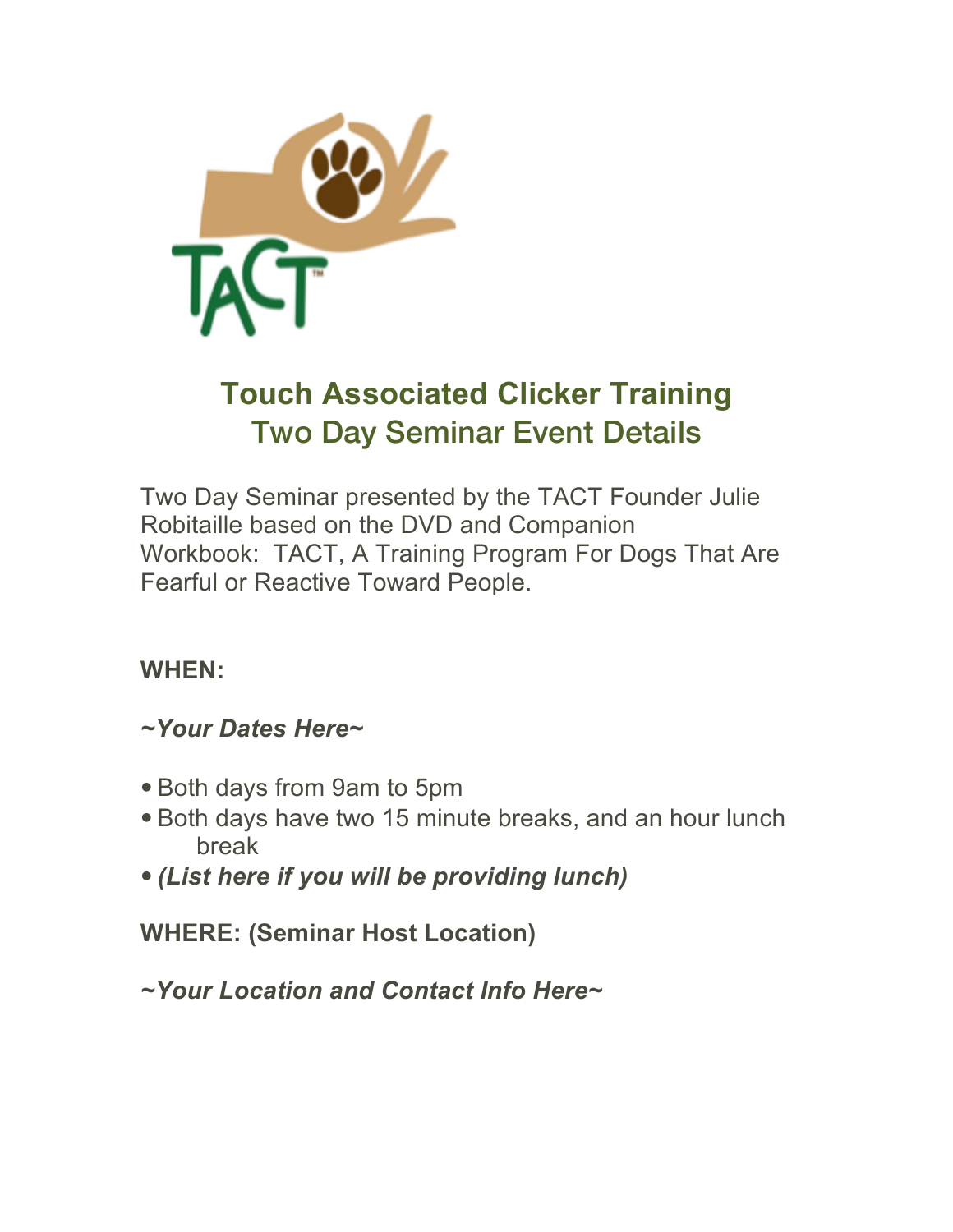**CEU Credits:**

**CCPDT: 12.5 CEUs for trainers and 2 CEUs for behavior consultants IAABC: 12 CEU's Karen Pryor Academy: 12 CEU's MVTA for Massachusetts CVT's: 12 CEU's**

### **EVENT DETAILS:**

#### **Positive, practical solutions for the most challenging behavior problems**

Living with a dog exhibiting fearful, reactive or aggressive behavior can be heartbreaking. It can leave pet owners with little to no hope of sharing a peaceful life with their canine companions. This two day seminar introduces a new innovative training methodology designed for the most challenging behavior problems faced by pet owners.

TACT, Touch Associated Clicker Training creatively combines the science and art of learning theory, clicker training and massage therapy. This unique approach is used specifically to rehabilitate and prevent shy, fearful, reactive, and aggressive behavior in dogs and puppies utilizing positive training methods.

TACT utilizes a ritualized protocol designed with safety, structure and predictability. TACT develops confidence and coping skills while changing the emotional response in fearful dogs. TACT incorporates a detailed home management and real world exposure control program for owners to follow to coincide with their training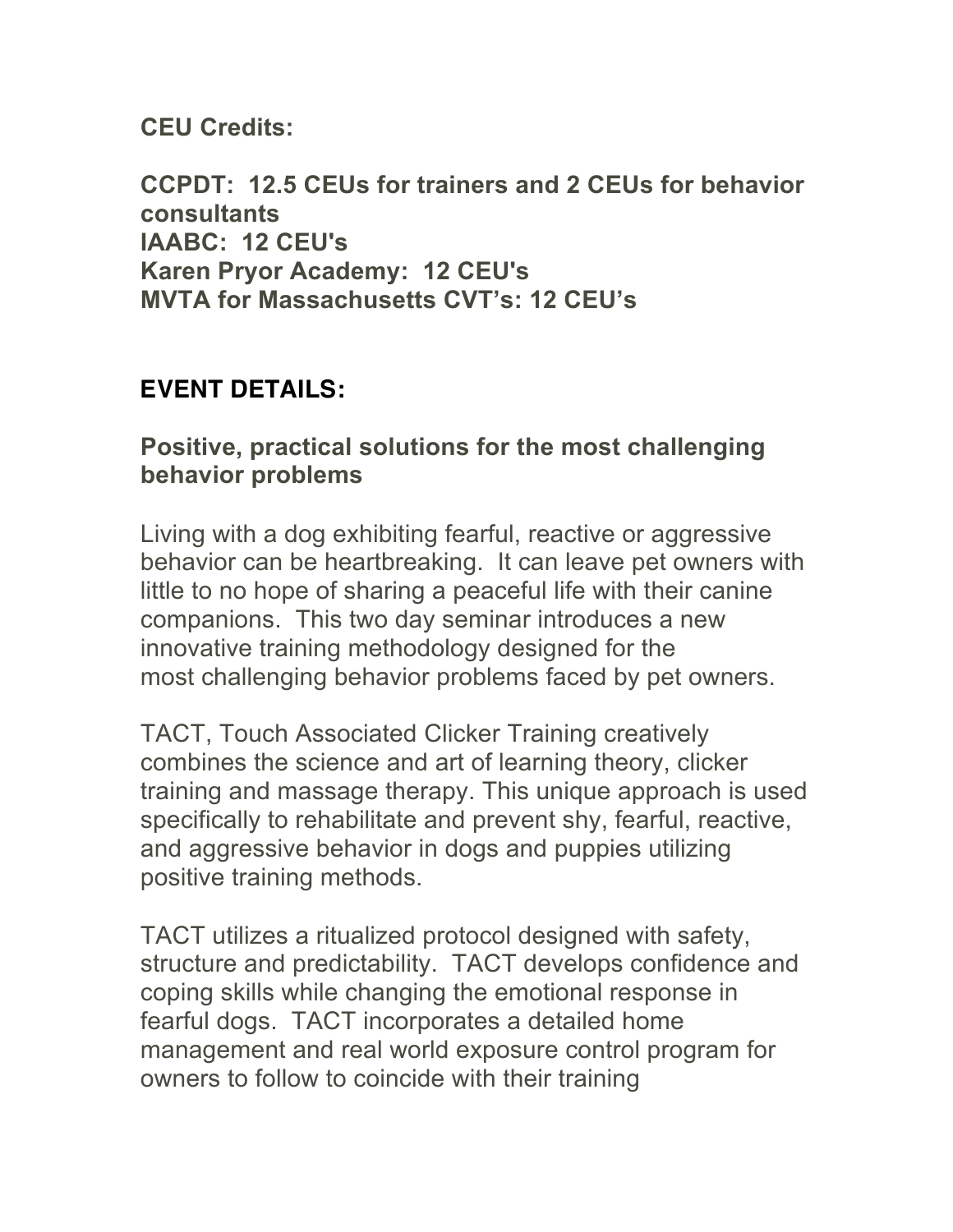protocol. TACT is beneficial for all dogs, including puppies, shy dogs, and shelter dogs.

Both pet owners and experienced trainers will learn how to use the TACT program to:

Desensitize a dog's fear of people and new environments

Build confidence and coping skills, while changing the emotional response in fearful dogs

Provide structure, bringing predictability to the dog's life

Develop and deepen the canine/human relationship

Recognize canine body language and how to use this knowledge to set their dog up for success to maximize training results

Implement an effective home and real world management program

Develop a two way communication system between dog and handler

Enlist pet owners to become part of the solution in a creative and fun way

An effective tool in the canine professional's behavior modification toolbox

TACT's Caregivers Fatigue program provides a plan for healthy self care